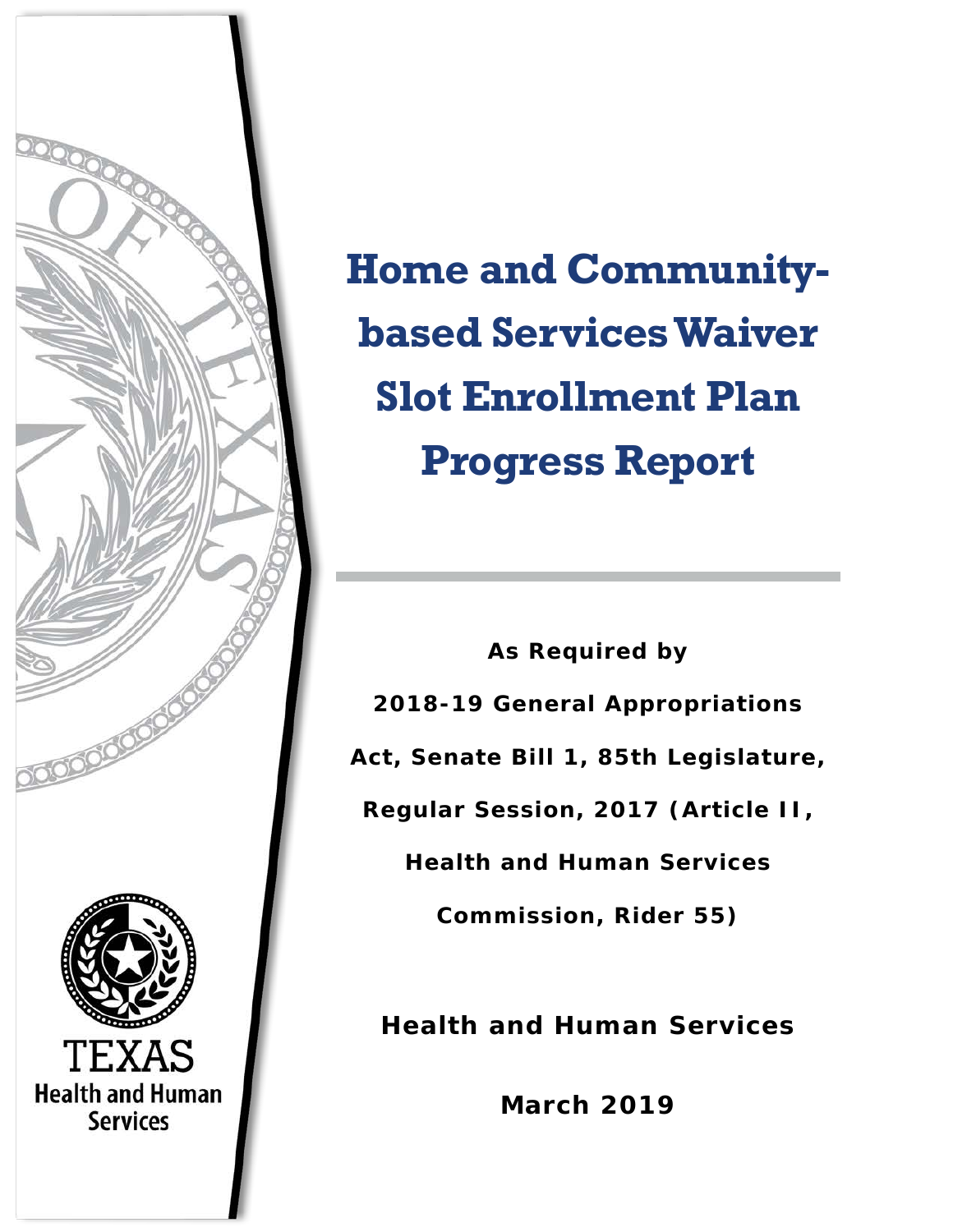# **Table of Contents**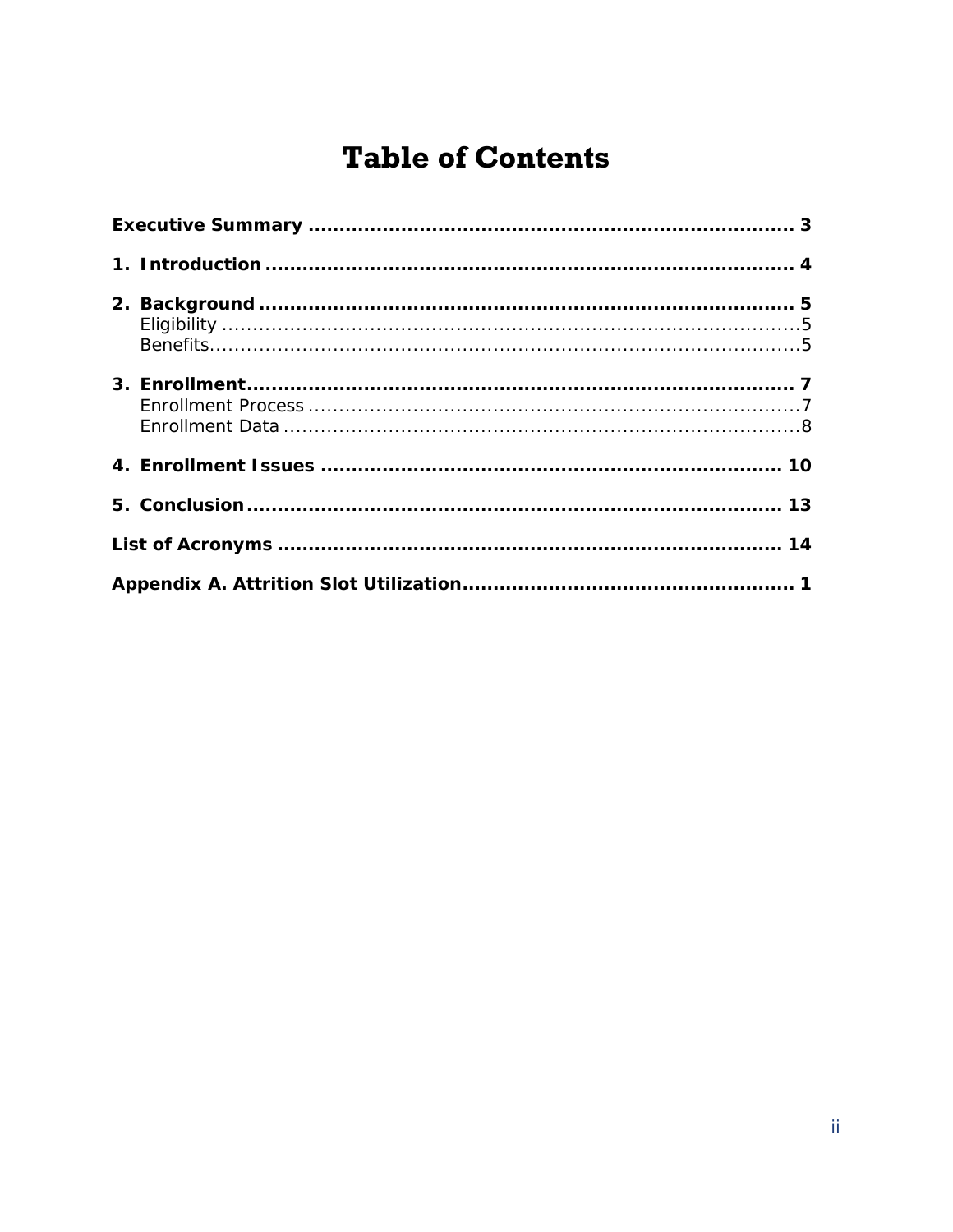#### <span id="page-2-0"></span>**Executive Summary**

1

The final *Home and Community-based Services Waiver Slot Enrollment Plan Progress Report* is submitted in compliance with 2018-19 General Appropriations Act, Senate Bill 1, 85th Legislature, Regular Session, 2017 (Article II, Health and Human Services Commission [HHSC], Rider 55). The report provides data through November 30, 2018.

Rider 55 requires three progress reports discussing the achievement of enrollment goals included in the *Home and Community-based Services Waiver Slot Enrollment Plan*[1](#page-2-1) submitted in September 2017. The first and second progress reports were submitted March 1, 2018, and September 1, 2018, respectively.

The Home and Community-based Services (HCS) program is a Medicaid waiver program providing community-based services and supports to people with intellectual and developmental disabilities (IDD). Services support communitybased living as an alternative to institutional living and enhance quality of life, functional independence, and health and well-being.

HHSC is on target to enroll 735 individuals as directed by Rider 55:

- 325 HCS slots for persons moving out of large and medium intermediate care facilities for individuals with an intellectual disability or related conditions  $(ICF/IID)$ ;
- 110 HCS slots for children aging out of foster care;
- 150 HCS slots for persons with IDD moving from nursing facilities; and
- 150 HCS slots for persons with IDD diverted from nursing facility admission.

<span id="page-2-1"></span><sup>1</sup> [https://hhs.texas.gov/sites/default/files//documents/laws-regulations/reports](https://hhs.texas.gov/sites/default/files/documents/laws-regulations/reports-presentations/2017/Home_and_Community-based_Services_Slot_Enrollment_Plan_FY18-19.pdf)[presentations/2017/Home\\_and\\_Community-based\\_Services\\_Slot\\_Enrollment\\_Plan\\_FY18-](https://hhs.texas.gov/sites/default/files/documents/laws-regulations/reports-presentations/2017/Home_and_Community-based_Services_Slot_Enrollment_Plan_FY18-19.pdf) [19.pdf](https://hhs.texas.gov/sites/default/files/documents/laws-regulations/reports-presentations/2017/Home_and_Community-based_Services_Slot_Enrollment_Plan_FY18-19.pdf)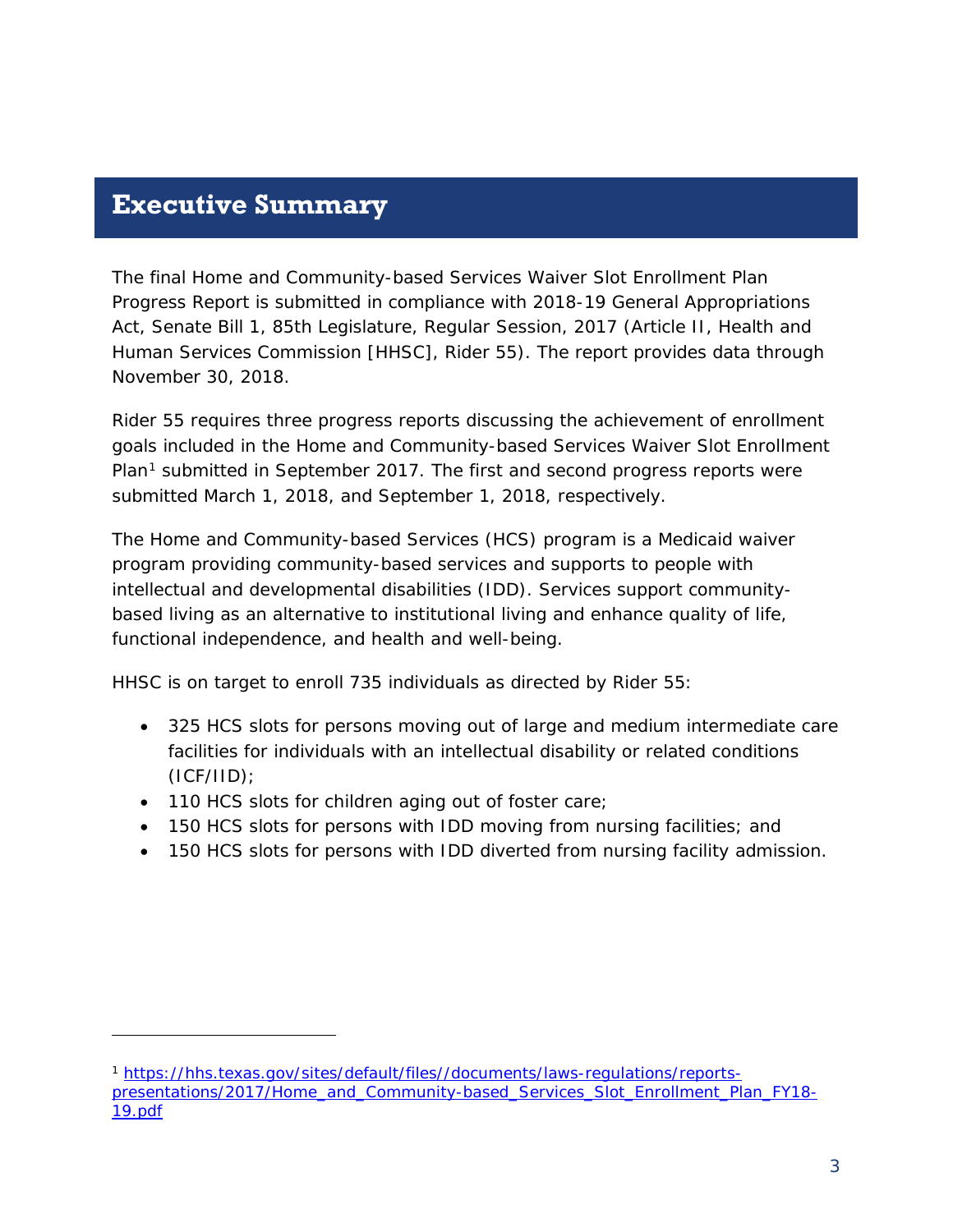#### <span id="page-3-0"></span>**1.Introduction**

Rider 55 directed HHSC to submit a plan for waiver slot enrollment by September 1, 2017. The rider required the plan to include waiver slot enrollments appropriated for the HCS program for the Promoting Independence Initiative  $(PI)^2$  $(PI)^2$ and to meet federal Preadmission Screening and Resident Review (PASRR) requirements.[3](#page-3-2) The Plan reviewed the waiver enrollment process and identified actions necessary for HHSC to reach waiver enrollment targets for fiscal years 2018 and 2019.

Rider 55 also directs HHSC to submit progress reports on the plan every six months to the Governor, Legislative Budget Board, Senate Finance Committee, and House Appropriations Committee.

The progress reports must:

l

- Identify the number of persons enrolled in each type of slot and for each purpose identified in subsections (a) and  $(b)^4$ ;
- Include planned enrollment for the remainder of the 2018-19 biennium;
- Identify any issues with enrollment identified by the agency; and
- Discuss how the agency plans to address any issues to achieve the targets by the end of fiscal year 2019.

<span id="page-3-1"></span><sup>&</sup>lt;sup>2</sup> The Promoting Independence Initiative serves people moving out of large and medium ICF/IID and children aging out of foster care.

<span id="page-3-2"></span><sup>&</sup>lt;sup>3</sup> PASRR serves people with IDD moving from nursing facilities and people with IDD diverted from nursing facility admission.

<span id="page-3-3"></span><sup>4</sup> Subsections (a) and (b) are related to the waiver slots for the Promoting Independence Initiative and federal PASRR appropriated in Rider 55.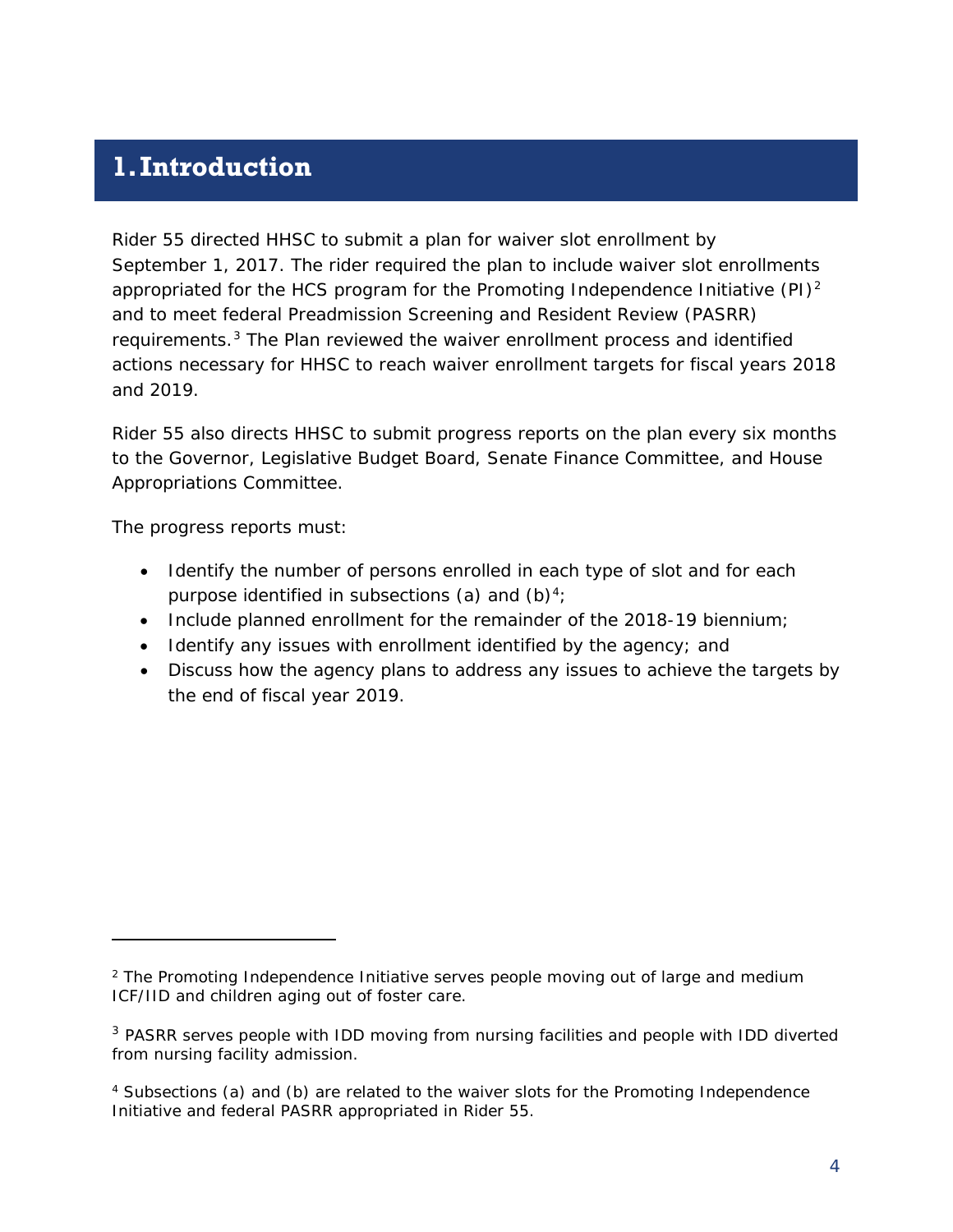#### <span id="page-4-0"></span>**2.Background**

The HCS 1915(c) Medicaid waiver program was authorized in 1985 and offers services through contracted providers. The HCS program also offers a self-directed service model, called Consumer-Directed Services (CDS), for some services. Through CDS, people receiving HCS services can choose to play a greater role in determining what services they need and how services are delivered.

HCS services help people live in a community-based setting instead of in an institution. People enrolled in the program live in residential settings such as their homes, their family's home, a host home or companion care setting, or a three-tofour-person group home setting.

## <span id="page-4-1"></span>**Eligibility**

To be eligible for HCS, an individual must be a Texas resident not living in an institution:

- With a primary diagnosis of an intellectual disability, or an intelligence quotient of 75 or below and a related condition;
- Eligible for Level of Care I or VIII;
- Not enrolled in any other Medicaid waiver program;
- With a monthly income within 300 percent of the Supplemental Security Income limit; and
- With an Individual Plan of Care (IPC) for which the IPC cost does not exceed whichever of the two costs is greater:
	- ▶ 200 percent of the annual ICF-IID reimbursement rate paid to a small ICF-IID for the recipient's level of need; or
	- ▶ 200 percent of the estimated annualized per capita cost for ICF-IID services.

#### <span id="page-4-2"></span>**Benefits**

HCS provides the following services through contracted providers:

- Residential
- Day habilitation
- Dental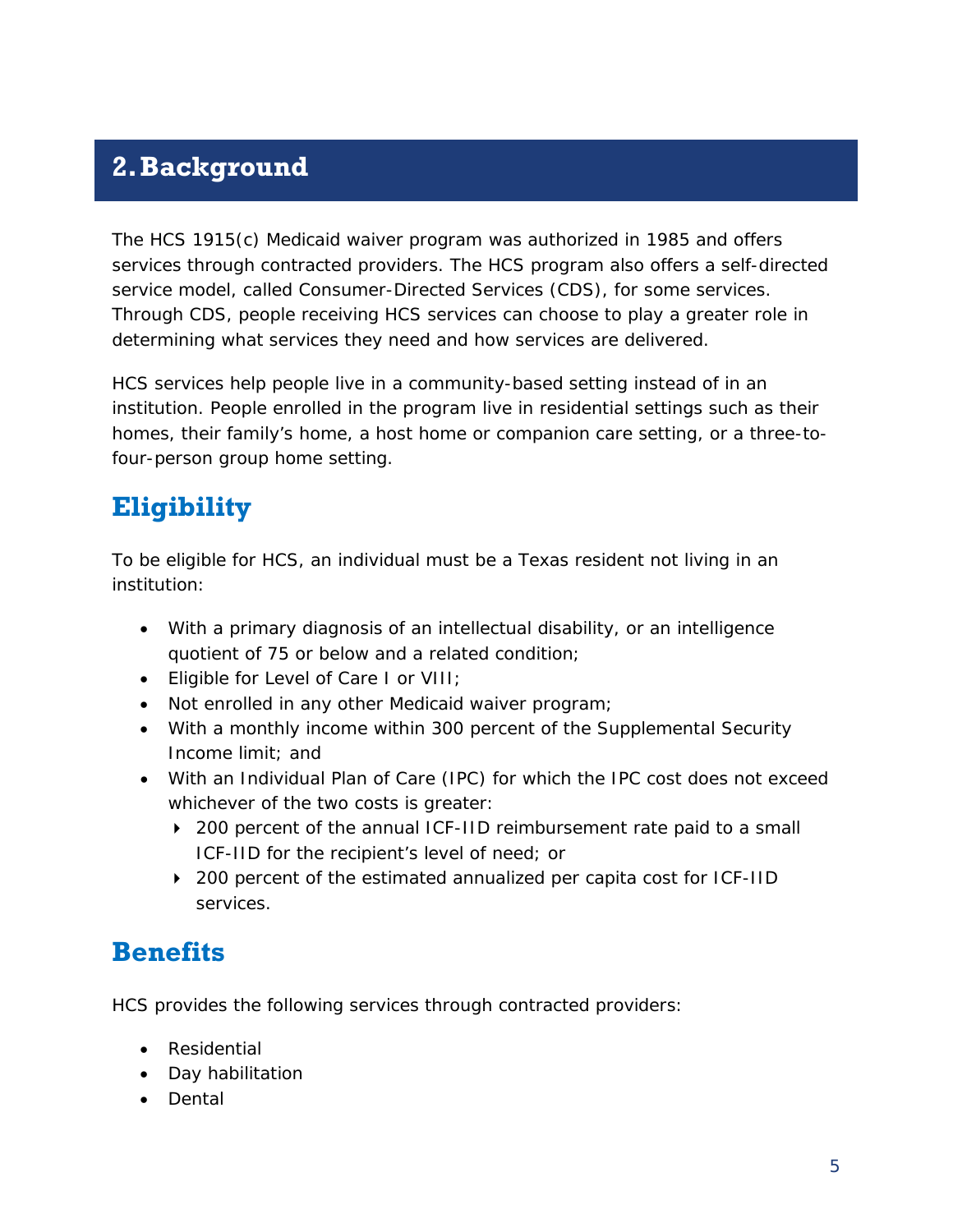- Behavioral support
- Social work
- Occupational, physical, or speech/language pathology therapy
- Dietary
- Audiology
- Minor home modification
- Adaptive aids
- Transition assistance
- Acute care prescription drugs
- Attendant<sup>[5](#page-5-0)</sup>

These additional program services may be provided through a contracted provider or through the CDS option:

- Transportation as an activity of supported home living
- Respite
- Nursing

l

- Employment assistance
- Supported employment
- Cognitive rehabilitation therapy

<span id="page-5-0"></span> $5$  For people receiving HCS services who live in their own homes or a family home setting, attendant services are received through Community First Choice.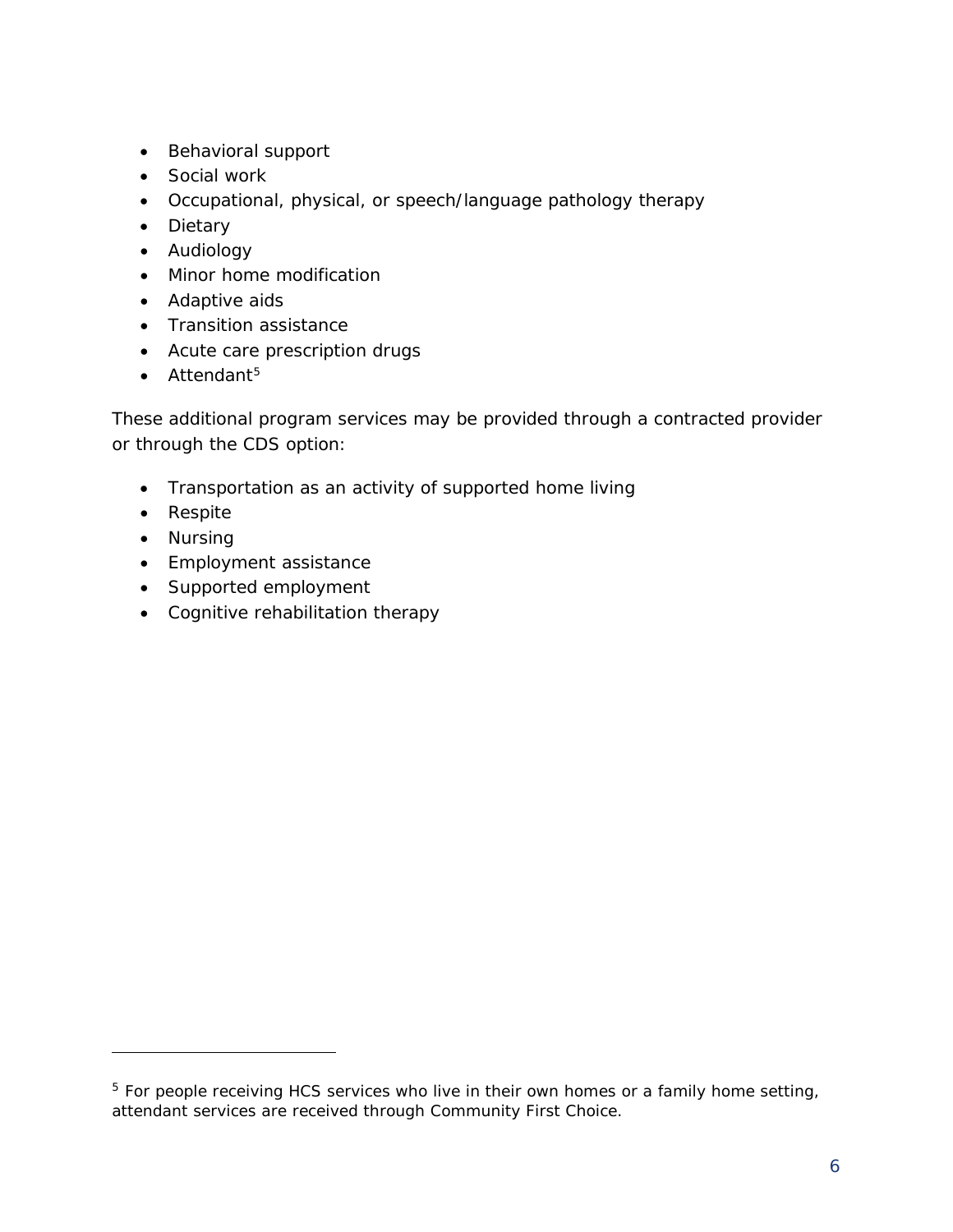## <span id="page-6-0"></span>**3.Enrollment**

l

#### <span id="page-6-1"></span>**Enrollment Process**

HHSC offers an HCS program slot to people interested in services when funding is available or a slot becomes vacant through natural attrition.<sup>[6](#page-6-2)</sup> The steps involved are discussed below and may take several months to complete after a slot is released.

When a slot becomes available, HHSC notifies the local intellectual and developmental disability authority (LIDDA).<sup>[7](#page-6-3)</sup> The LIDDA notifies the interested person about the available slot, and the individual has up to 30 days to accept the offered slot.

If the person accepts the offered slot, the LIDDA completes assessments and gathers information to help determine eligibility. The person must apply for Medicaid if they are not in enrolled in Medicaid at the time the slot is offered. Medicaid eligibility can usually be established within 45 days if the person has a confirmed disability determination. If the person does not have a confirmed determination of disability, it may take up to 90 days to establish a disability and then Medicaid eligibility.

The person is enrolled in the waiver program when all HCS eligibility criteria are met.

<span id="page-6-2"></span><sup>6</sup> The term *Attrition* refers to HCS slots in which an individual was enrolled, until their permanent discharge from the program. Example of why an individual would be discharged is if they move into a different program or institutional setting.

<span id="page-6-3"></span> $<sup>7</sup>$  LIDDAs manage the interest list and handle enrollment for the HCS program.</sup>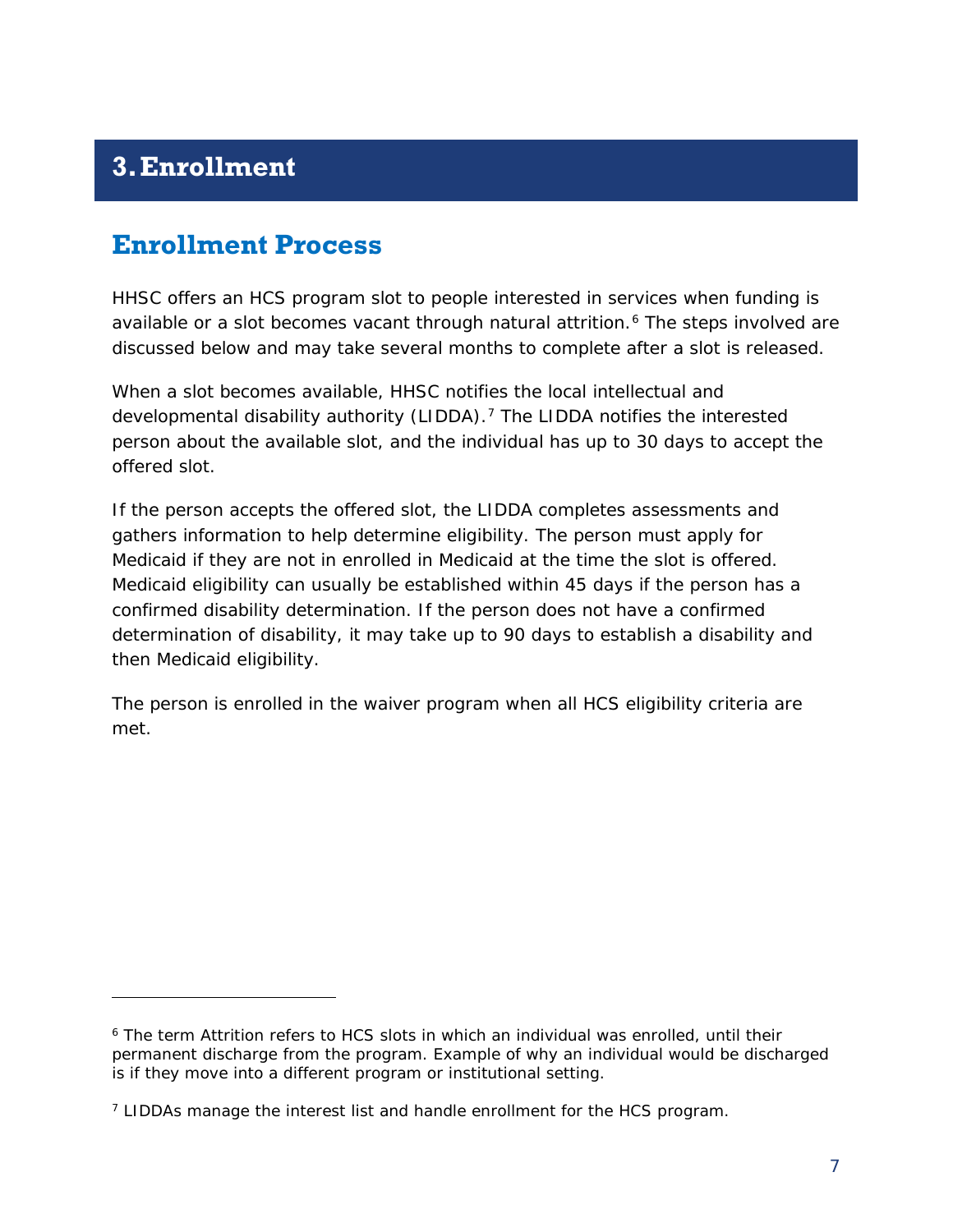#### <span id="page-7-0"></span>**Enrollment Data**

1

Table 1 shows the enrollment and pending enrollment of the appropriated HCS slots for the 2018-19 biennium as of November 2018 and planned enrollment of the appropriated HCS program slots for the remainder of the 201[8](#page-7-1)-19 biennium.<sup>8</sup> The table does not represent the total number of people enrolled in HCS.

<span id="page-7-1"></span><sup>&</sup>lt;sup>8</sup> The Legislature assumes an equal rollout of slots for fiscal years 2018 and 2019. To achieve this, HHSC releases slots for the first nine months of each fiscal year to allow LIDDAs time to complete the enrollments before the end of each fiscal year.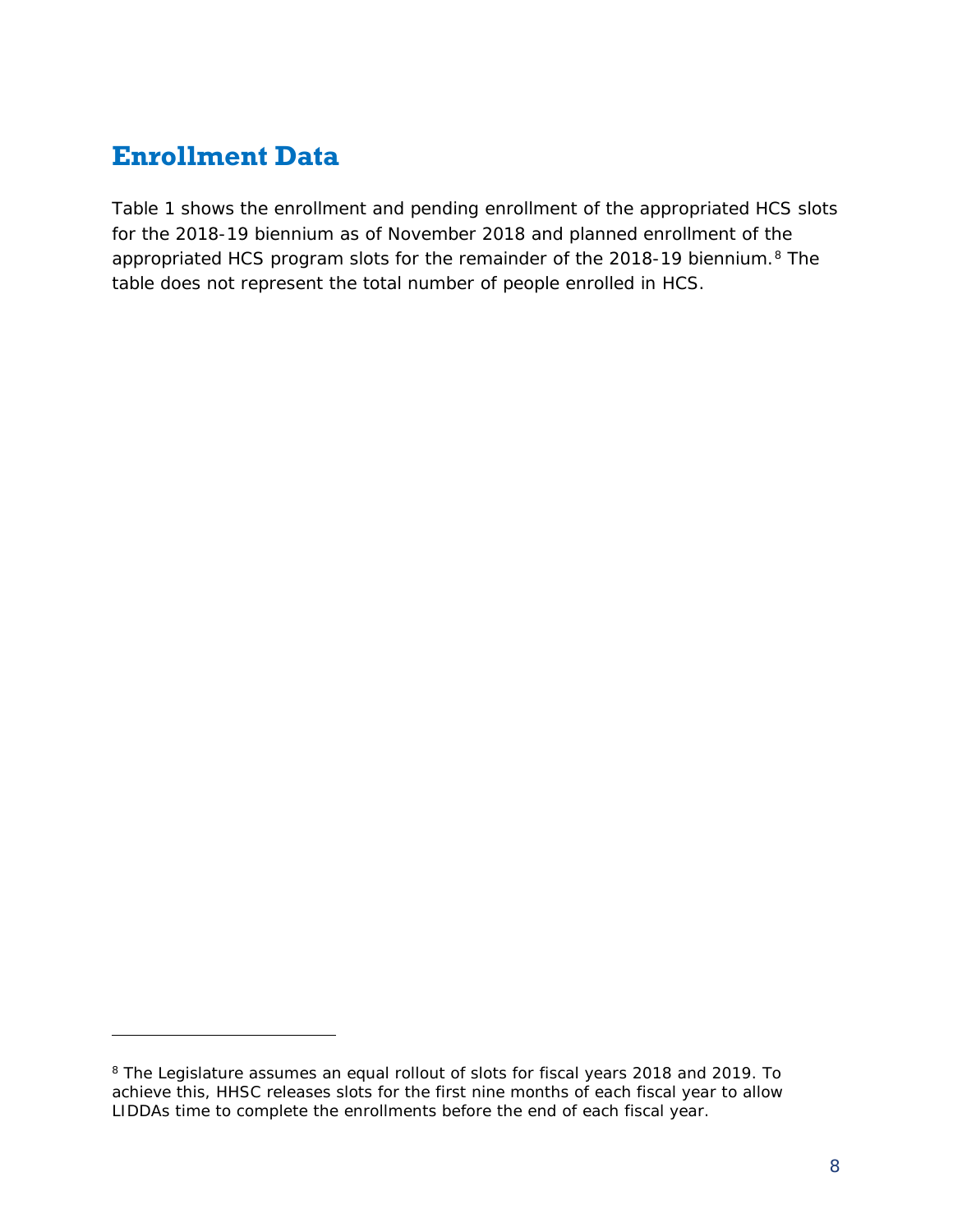| <b>Type of Slot</b>                                        | <b>Purpose</b>                                                            | <b>Fiscal Year</b><br>(FY) 2018-19<br>Current<br>Appropriated<br><b>Enrollment</b> | Current<br>Number of<br>Appropriated<br><b>Offers</b><br>Pending<br><b>Enrollment</b> | <b>FY 2018</b><br><b>Planned</b><br><b>Enrollment</b> | FY 2019<br><b>Planned</b><br><b>Enrollment</b> | <b>Total</b><br><b>Enrollment</b><br>for Biennium |
|------------------------------------------------------------|---------------------------------------------------------------------------|------------------------------------------------------------------------------------|---------------------------------------------------------------------------------------|-------------------------------------------------------|------------------------------------------------|---------------------------------------------------|
| Promoting<br>Independence<br>Initiative                    | For persons<br>moving out of<br>large and<br>medium ICFs-<br><b>IID</b>   | 128                                                                                | 138                                                                                   | 163                                                   | 162                                            | 325                                               |
| Promoting<br>Independence<br>Initiative                    | For children<br>aging out of<br>foster care                               | 69                                                                                 | 24                                                                                    | 55                                                    | 55                                             | 110                                               |
| Compliance<br>with Federal<br><b>PASRR</b><br>Requirements | For persons<br>with IDD<br>moving from<br>nursing<br>facilities           | 52                                                                                 | 40                                                                                    | 75                                                    | 75                                             | 150                                               |
| Compliance<br>with Federal<br><b>PASRR</b><br>Requirements | For persons<br>with IDD<br>diverted from<br>nursing facility<br>admission | 105                                                                                | 19                                                                                    | 75                                                    | 75                                             | 150                                               |
|                                                            | <b>Total</b>                                                              | 354                                                                                | 221                                                                                   | 368                                                   | 367                                            | 735                                               |

#### **Table 1. Planned Home and Community-based Services Slot Enrollment, 2018-19 Biennium**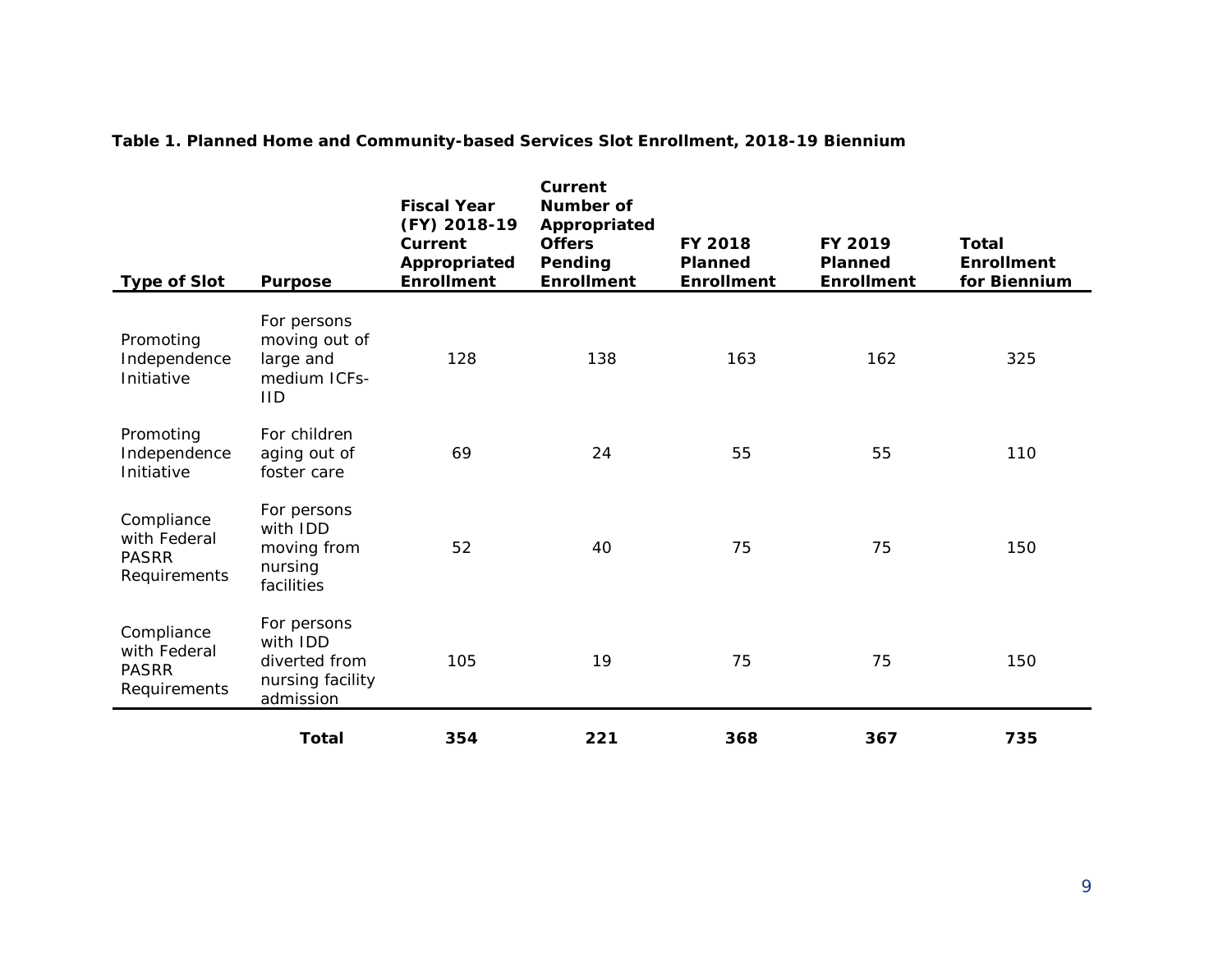#### <span id="page-9-0"></span>**4.Enrollment Issues**

Historically, the Legislature appropriates a finite number of HCS slots for a given biennium. Any slot released, but not enrolled, during the given biennium must be carried over into the next biennium and subtracted from the next biennium's appropriation.

HHSC worked diligently with LIDDAs to resolve enrollment issues for the 2016-17 biennium; however, as Table 2 shows, some carry-over of slots occurred related to compliance with federal PASRR requirements, and carry-over slots had to be subtracted from the 2018-19 appropriation.

These carry-over slots resulted when LIDDAs could not complete all enrollment activities before the end of the 2016-17 biennium for people with complex needs moving or being diverted from a nursing facility. Delays in enrollment may relate to finding an accessible provider home or renovating an existing home to meet the individual's specific needs. Providers may also need to obtain adaptive equipment or support staff.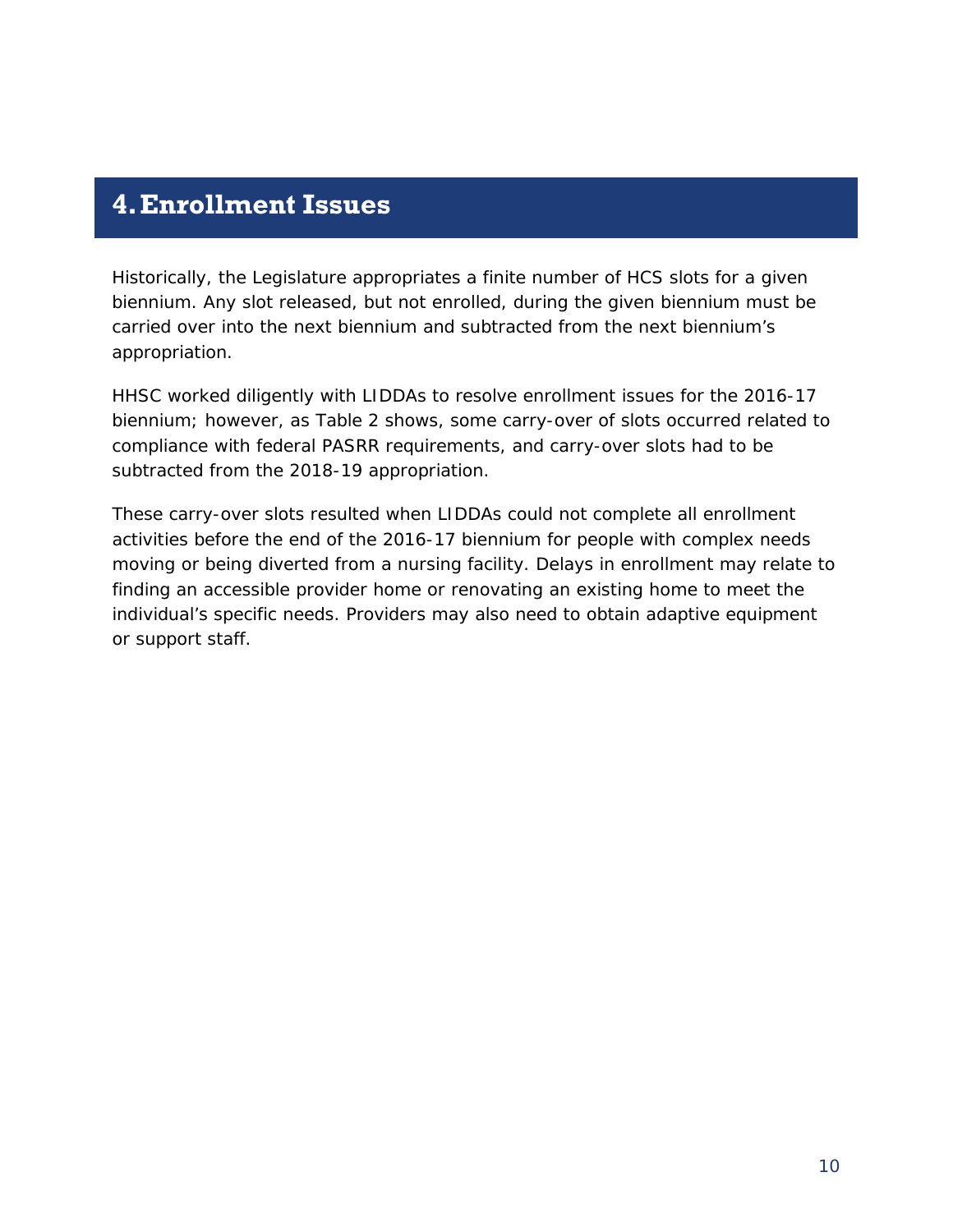| Table 2. Impact of Home and Community-based Services Appropriation Due to |  |
|---------------------------------------------------------------------------|--|
| Carry-over                                                                |  |

| <b>Purpose</b>                                                                | FY 2018-19<br>Appropriation | FY 2016-17<br>Carry-over | <b>Difference After</b><br>Carry-over |
|-------------------------------------------------------------------------------|-----------------------------|--------------------------|---------------------------------------|
| For persons moving<br>out of large and<br>medium ICFs/IID                     | 325                         | 36                       | 289                                   |
| For children aging<br>out of foster care                                      | 110                         | 5                        | 105                                   |
| For persons with<br><b>IDD</b> moving from<br>nursing facilities              | 150                         | 100                      | 50                                    |
| For persons with<br><b>IDD</b> diverted from<br>nursing facility<br>admission | 150                         | 71                       | 79                                    |
| Total                                                                         | 735                         | 212                      | 523                                   |

At this time, HHSC cannot predict if carry-over slots will be an issue at the end of the 2018-19 biennium. HHSC staff monitor every HCS enrollment and provide technical assistance to prevent delays where possible.

As of November 2018, HHSC evaluated the enrollment take-up rate for the PI initiative for persons moving out of large and medium ICFs/IID and adjusted the release of additional slots to people residing in medium ICFs/IID to increase the number of slots enrolled in this group. HHSC also evaluated the state supported living center (SSLC) PI slot group, which is included in the initiative, and noted a significant decline in requests for community transition among individuals with legal guardians.

Individuals transitioning from an SSLC may have behavioral health/psychiatric needs requiring frequent monitoring by professional staff and enhanced levels of supervision by direct care staff. In addition, there are several individuals with medical needs requiring 24-hour nursing and frequent physician monitoring. Individuals with these complex needs require more time to transition from the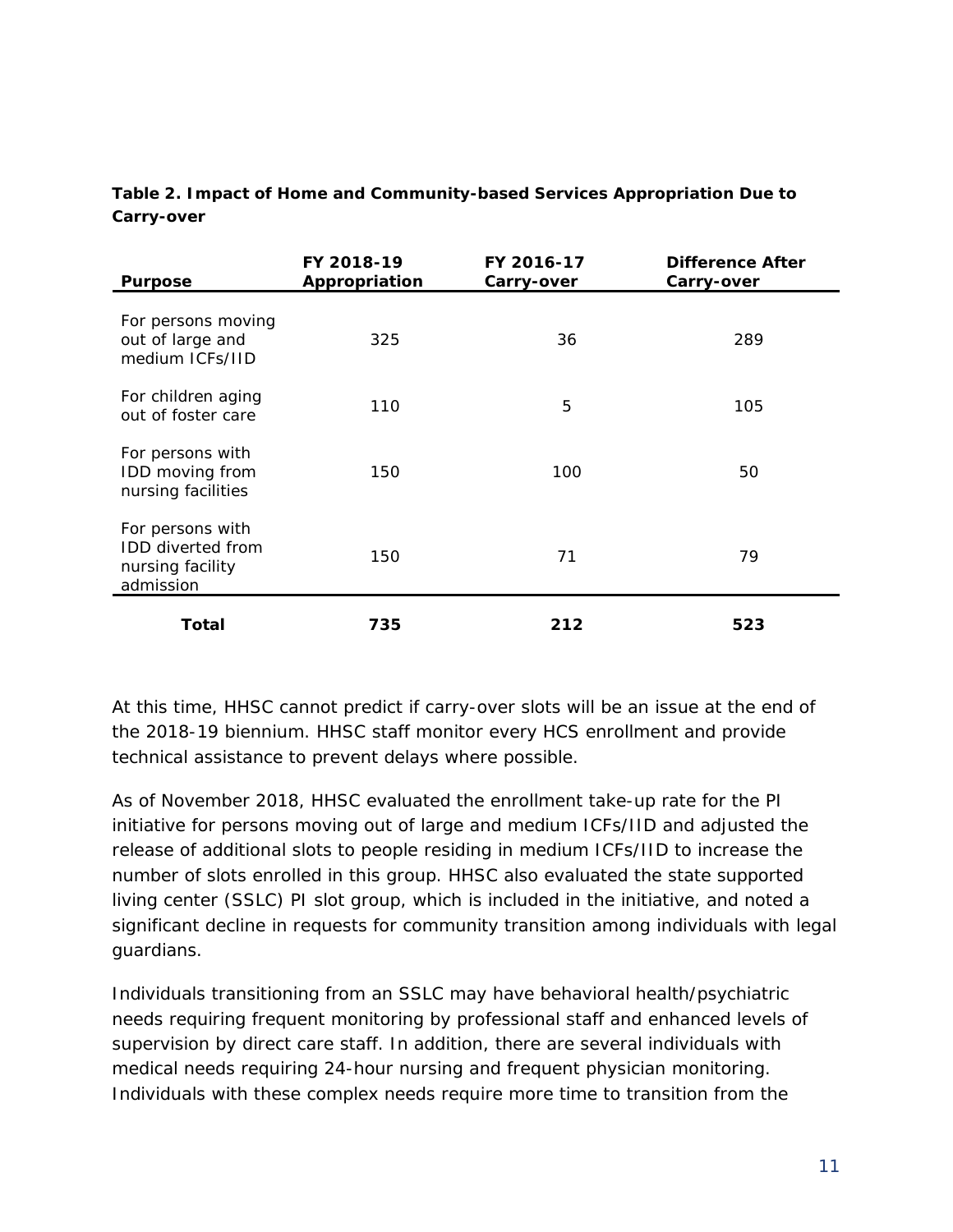institutional setting to ensure the appropriate community services and supports will be provided. HHSC continues to monitor the disposition of each slot released and will adjust the release schedule as needed to meet the enrollment target.

For persons with IDD moving from nursing facilities and persons with IDD diverted from nursing facility admission, HHSC continues to monitor and provide technical assistance for each slot released until a final disposition is reached. If HHSC has released the allocation for the month, HHSC uses attrition slots to ensure individuals are moving out of facilities or being diverted from admission to facilities in a timely manner (see Appendix A). HHSC continues to monitor reports to ensure individuals interested in community placement are being provided the opportunity to transition.

To avoid over-enrollment in the program, HHSC considers the number of individuals who have completed enrollment and those who are in the process of enrollment. Additional slots will be released for the remainder of the fiscal year and it is anticipated enrollments remain consistent with the plan.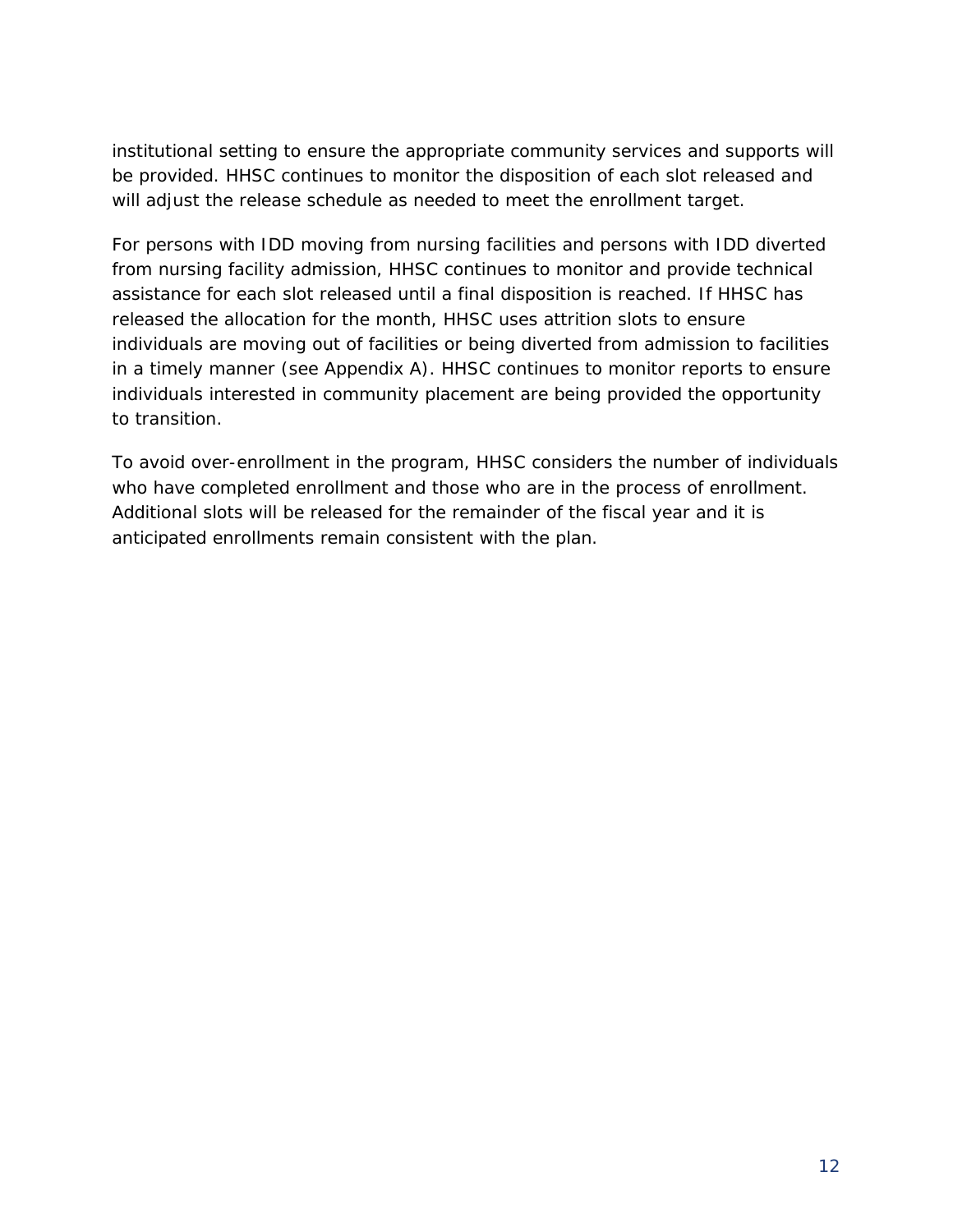#### <span id="page-12-0"></span>**5.Conclusion**

Rider 55 directed HHSC to enroll 735 individuals in the HCS waiver program during the 2018-19 biennium for the Promoting Independence Initiative and for compliance with federal PASRR requirements. Appropriations assume equal rollout of HCS waiver slots throughout the biennium.

HHSC evaluated the enrollment take-up rate for persons moving out of large and medium ICFs/IID and adjusted the release of additional slots to people residing in medium ICFs/IID. HHSC is also closely monitoring the appropriation and the attrition slot usage for the slots related to persons with IDD moving from nursing facilities and for persons with IDD diverted from nursing facility admission.

Appropriated HCS waiver program enrollments are progressing and on target. HHSC will continue using attrition slots in addition to appropriated slots to meet the needs of people with IDD in crisis situations and to comply with federal PASRR requirements. HHSC will continue to monitor the progress of HCS waiver program enrollments monthly to address barriers and ensure enrollments are completed as intended.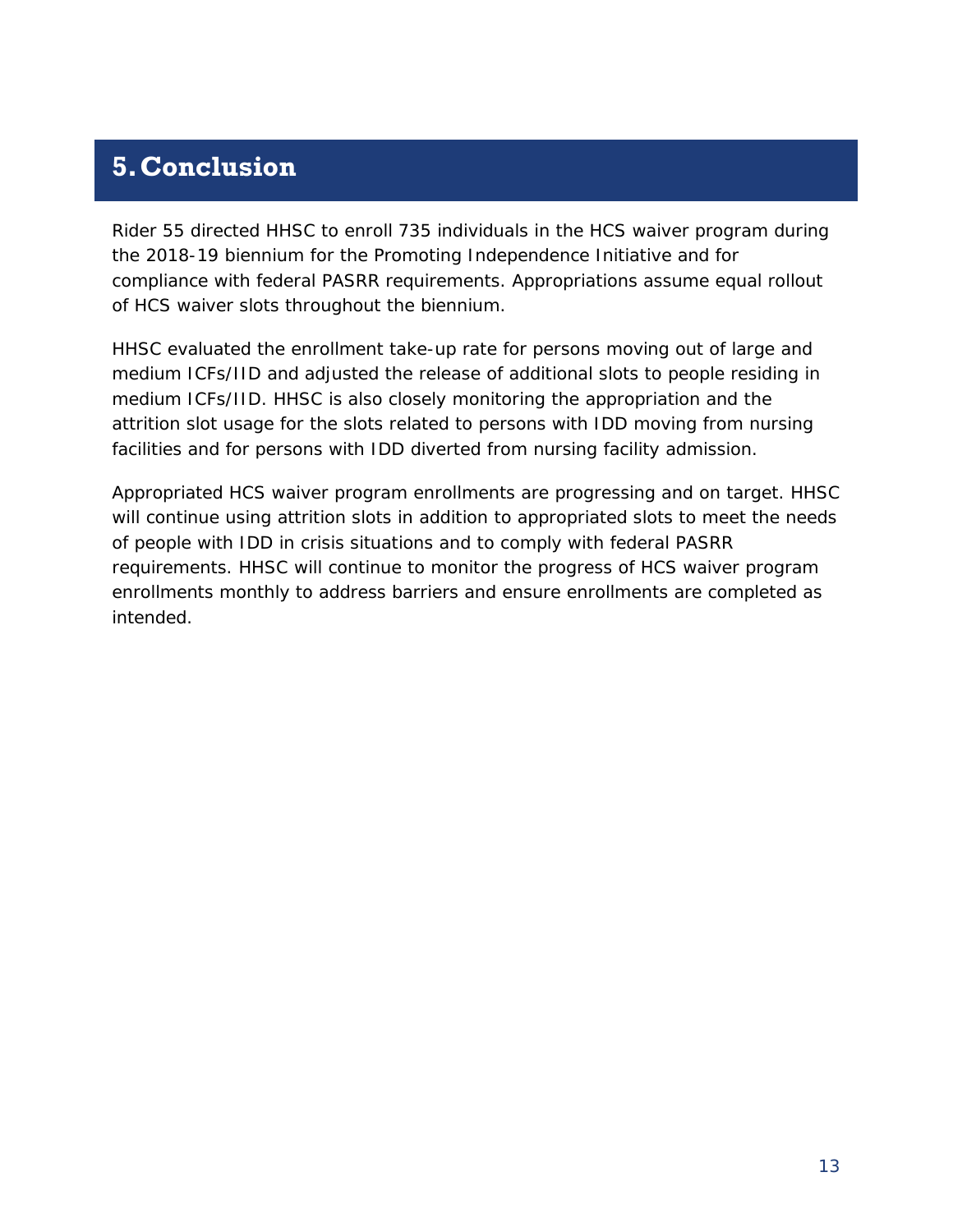# **List of Acronyms**

<span id="page-13-0"></span>

| Acronym      | <b>Full Name</b>                                                                                    |
|--------------|-----------------------------------------------------------------------------------------------------|
| <b>CDS</b>   | <b>Consumer Directed Services</b>                                                                   |
| <b>FY</b>    | <b>Fiscal Year</b>                                                                                  |
| <b>HCS</b>   | Home and Community-based Services Program                                                           |
| <b>HHSC</b>  | Health and Human Services Commission                                                                |
| ICF/IID      | Intermediate Care Facility for Individuals with an Intellectual<br>Disability or Related Conditions |
| I DD         | Intellectual and Developmental Disabilities                                                         |
| <b>IPC</b>   | Individual Plan of Care                                                                             |
| <b>LIDDA</b> | Local Intellectual and Developmental Disability Authority                                           |
| <b>PASRR</b> | Preadmission Screening and Resident Review                                                          |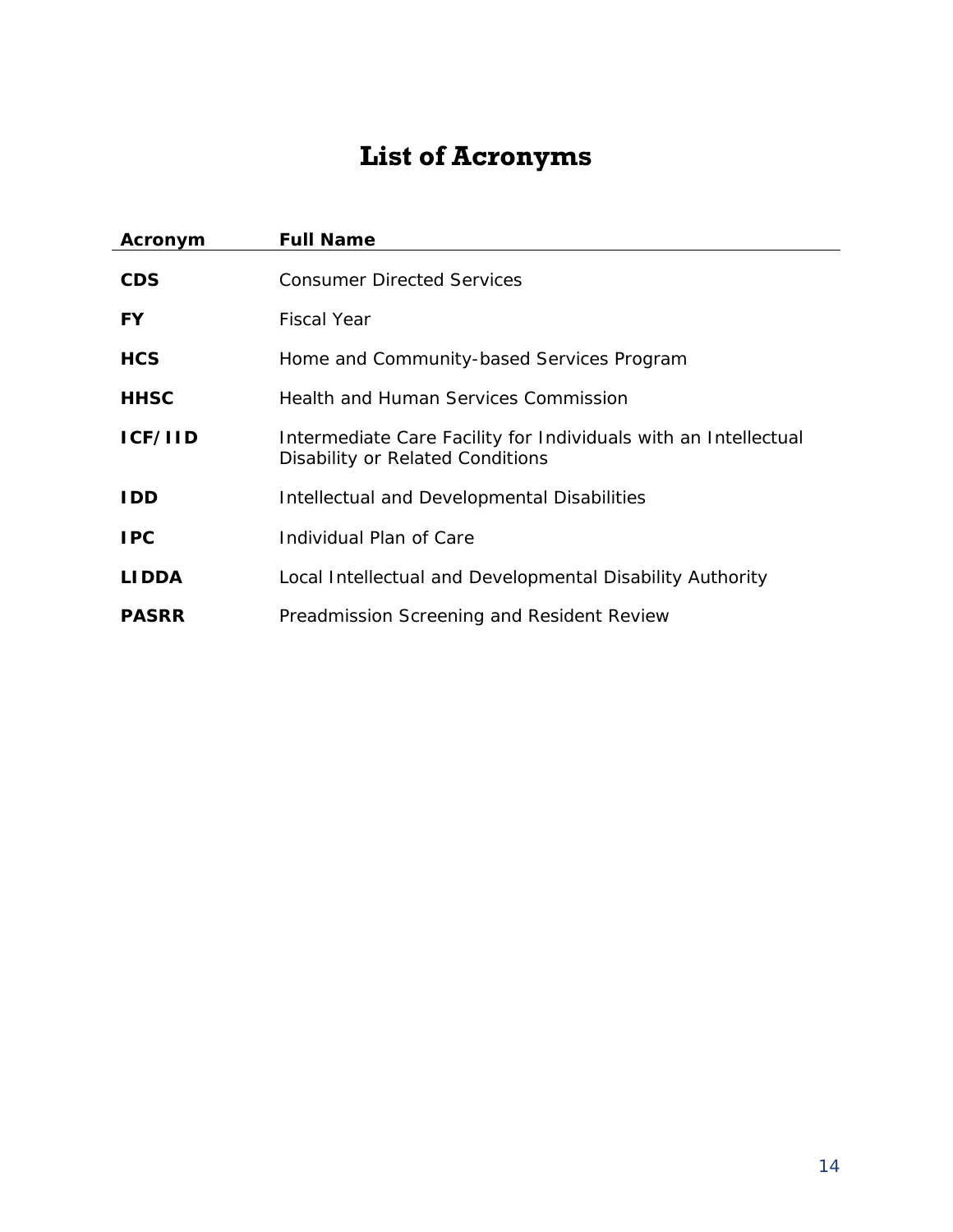#### <span id="page-14-0"></span>**Appendix A. Attrition Slot Utilization**

Attrition slots are created when previously funded HCS slots are permanently discharged by an individual after enrollment. HHSC will use attrition slots in the 2018-19 biennium to prevent institutionalization and assist people with IDD in crisis, for which purposes specific HCS slots were not appropriated. HHSC staff meet regularly to review and distribute available attrition slots.

HHSC staff work closely to determine attrition capacity based on billing costs and legislative funding. For fiscal year 2018 and first quarter of fiscal year 2019, staff determined 400 attrition slots were available for distribution.

HHSC developed a prioritization schedule for using attrition slots. HHSC will use the prioritization schedule to allocate attrition slots to the identified target groups on the schedule. Each month, HHSC staff release the allocation for appropriated slots. Any requests for slots received above the monthly appropriation allocation or for targeted groups supported solely by attrition slots will be considered by an internal workgroup of HHSC staff.

Attrition slots were first allocated to complete enrollment for slots released during the 2016-17 biennium for HCS target groups that were not appropriated in the 2018-19 biennium. Approximately 13 slots in the following target groups as specified in the HCS waiver were covered using attrition slots:

- Eight slots to prevent institutionalization/crisis;
- Two slots for persons moving out of state hospitals;
- One slot for HCS interest list reduction; and
- Two slots for individuals age 21 or younger moving from a nursing facility.

Table 3, below, shows the current released, enrollment (appropriated and attrition) and pending enrollment of the HCS slots for the 2018-19 biennium as of November 2018.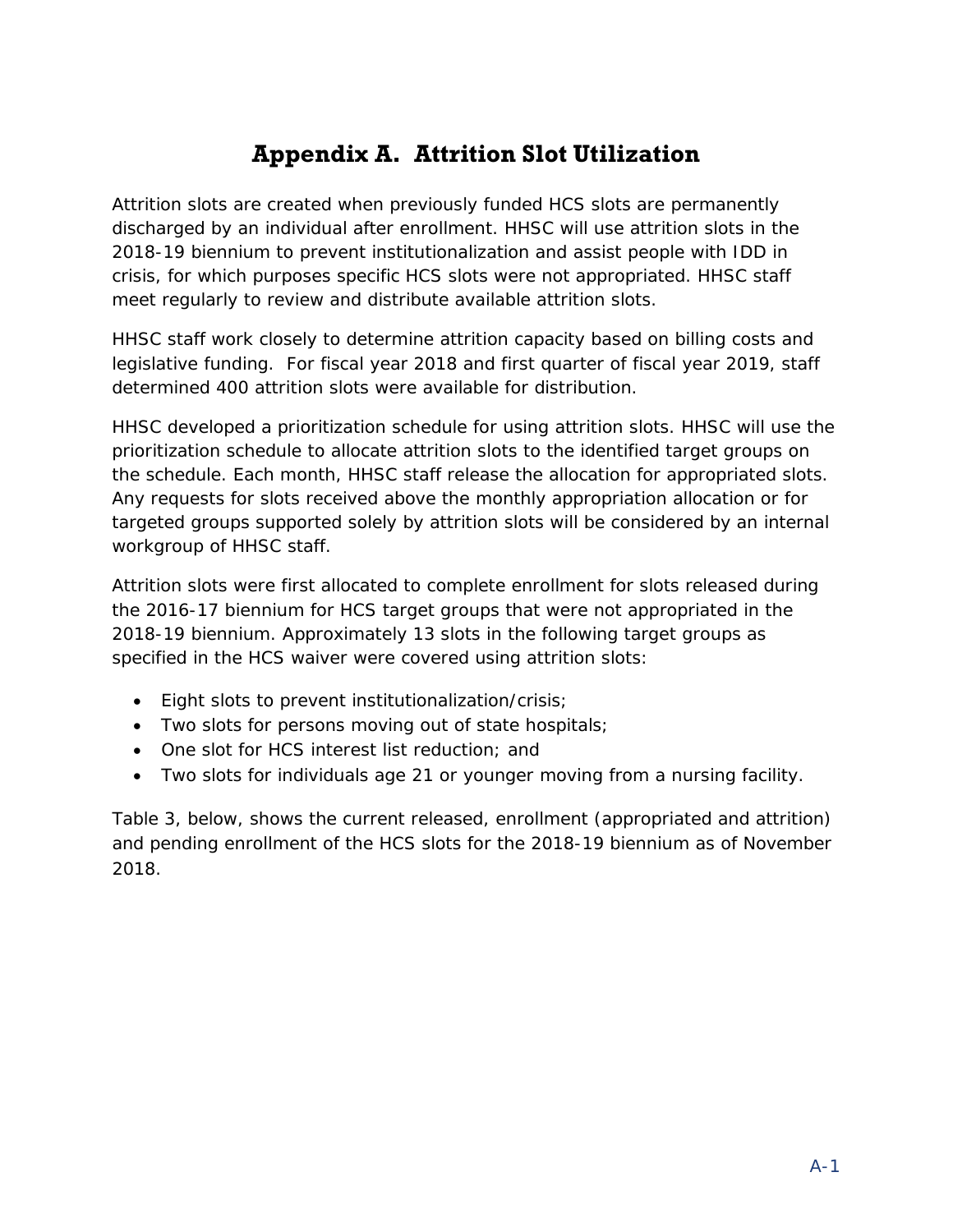<span id="page-15-1"></span><span id="page-15-0"></span>

| <b>Attrition</b><br><b>Target</b><br>Group          | <b>Purpose</b>                                                        | 2018-19<br>Appropriated<br><b>Slots</b> | FY 2018-<br>19 Total<br>Current<br><b>Released</b> | FY 2018-19<br>Appropriated<br>Current<br>Enrollment <sup>9</sup> | FY 2018-19<br><b>Attrition</b><br>Current<br>Enrollment <sup>10</sup> | FY 2018-19<br>Total<br>Current<br><b>Enrollment</b> | FY 2018-19<br><b>Total</b><br>Pending<br><b>Enrollment</b> |
|-----------------------------------------------------|-----------------------------------------------------------------------|-----------------------------------------|----------------------------------------------------|------------------------------------------------------------------|-----------------------------------------------------------------------|-----------------------------------------------------|------------------------------------------------------------|
| Crisis<br>Diversion                                 | To prevent<br>institutionalization/crisis                             | $\mathbf{O}$                            | 317                                                | $\mathbf 0$                                                      | 230                                                                   | 230                                                 | 74                                                         |
| Nursing<br>Facility<br><b>Diversion</b>             | For persons with IDD<br>diverted from nursing<br>facility admission   | 150                                     | 317                                                | 105                                                              | 128                                                                   | 233                                                 | 45                                                         |
| Nursing<br>Facility<br>Transition                   | For persons with IDD<br>moving from nursing<br>facilities             | 150                                     | 362                                                | 52                                                               | 117                                                                   | 169                                                 | 80                                                         |
| Child<br>Protective<br><b>Services</b><br>Aging Out | For children aging out<br>of foster care                              | 110                                     | 128                                                | 69                                                               | 12                                                                    | 81                                                  | 34                                                         |
| Nursing<br>Facility<br>Transition for<br>Children   | For children (age 21 or<br>younger) moving from<br>nursing facilities | $\mathbf 0$                             | 13                                                 | $\mathsf{O}$                                                     | 5                                                                     | 5                                                   | 6                                                          |
| Large,<br>Medium and<br>Small ICFs-<br><b>IID</b>   | For persons moving out<br>of an ICF-IID.                              | 325                                     | 327                                                | 128                                                              | 0                                                                     | 128                                                 | 138                                                        |

#### **Table 3. HCS Appropriated & Attrition Slot Utilization for the 2018-19 Biennium**

1

<sup>9</sup> Appropriated slots can be released on demand, as long as allocation is available.

<sup>&</sup>lt;sup>10</sup> Attrition slots require input from HHSC Budget to determine if resources are available and to what capacity for the specified point in time. Data counts in this column include carry-over from the 2016-17 biennium and additional slots made available through attrition where enrollment was completed during the reporting period.